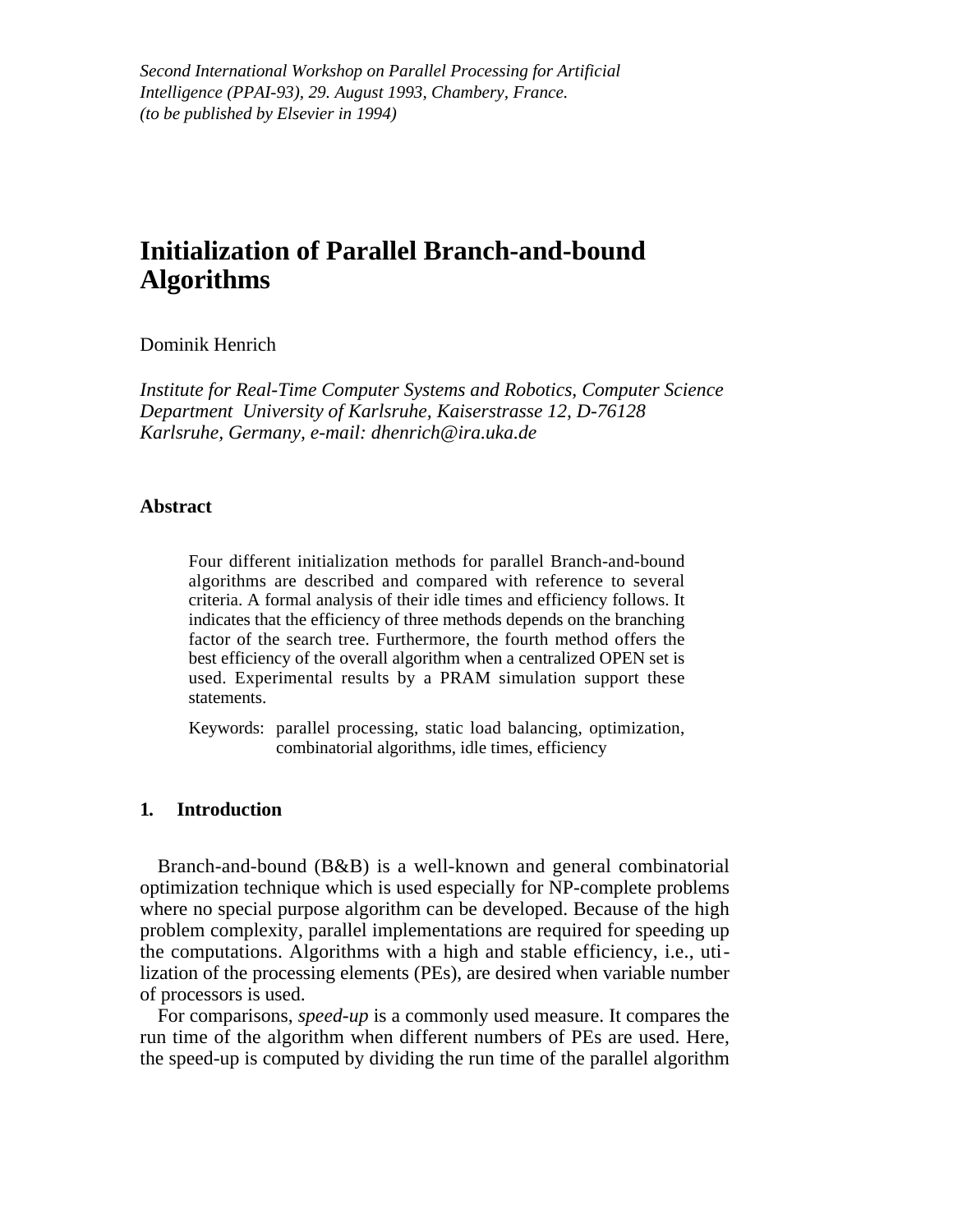with one PE by the run time of the same parallel algorithm with multiple PEs. The *efficiency* is the speed-up divided by the number of PEs used in the parallel case. It is a measure for the average utilization of PEs during the total run time. High efficiencies, close to one, are desired with different numbers of usable PEs. They indicate a good exploitation of the available parallelism.

A brief description of the parallel B&B algorithm is given in the next section. Thereby, a typical problem of parallel processing search trees is formulated. Different initialization methods for solving this problem are stated in Section 3. For these methods, the occurring idle times and the resulting efficiency are analysed formally in Section 4. Finally, in Section 5, the analysis is verified by experimental results.

# **2. Parallel Branch-and-bound**

The discrete combinatorial optimization problem is to find a vector *x =*  $(x_1, ..., x_n)$ ,  $x_i$  ∈ N, which minimizes a criterion function  $f(x)$ . In addition, a set of constraints is given which has to be met by the solution vector. This set can be subdivided into explicit and implicit constraints. The implicit constraints describe the relationships between the variables  $x_i$ , the explicit ones are the value ranges of the variables. The set of vectors fulfilling the explicit constraints define the search space which will be represented here as a search tree.

For describing the parallel B&B algorithm solving this optimization problem, we use a common version of the sequential B&B formulation as a basis. In Fig. 1, a formulation in Pascal is stated in ref. [12]. Thereby, the initialization is hidden behind a function call and is discussed in detail in the following sections.

There are two main data structures on which the single PEs are working. First, a set of nodes, called OPEN, stores the partial problems not yet investigated. Second, the incumbent  $z$  holds the best known solution so far. Both of these data structures may be kept centralized with access of all PEs or may be distributed over the PEs. In case of a distributed OPEN set, the set is divided into subsets which are then located on the single PEs. The kind of implementation is adapted to the underlying computer architecture. In this paper, we assume a distributed OPEN set, except for the parallel random access machine (PRAM).

With these data structures, the parallel B&B works quite similarly to the serial algorithm. All the PEs execute the main loop of the B&B in parallel, synchronously or asynchronously. Each PE grabs a node from an OPEN set, expands it, and inserts the evaluated successors back into OPEN. If necessary, the incumbent is updated.

Usually, a non-optimal solution is computed by a quick heuristic algorithm before the B&B computes the optimum. This first solution serves as upper bound for the cost estimation of the intermediate nodes. If the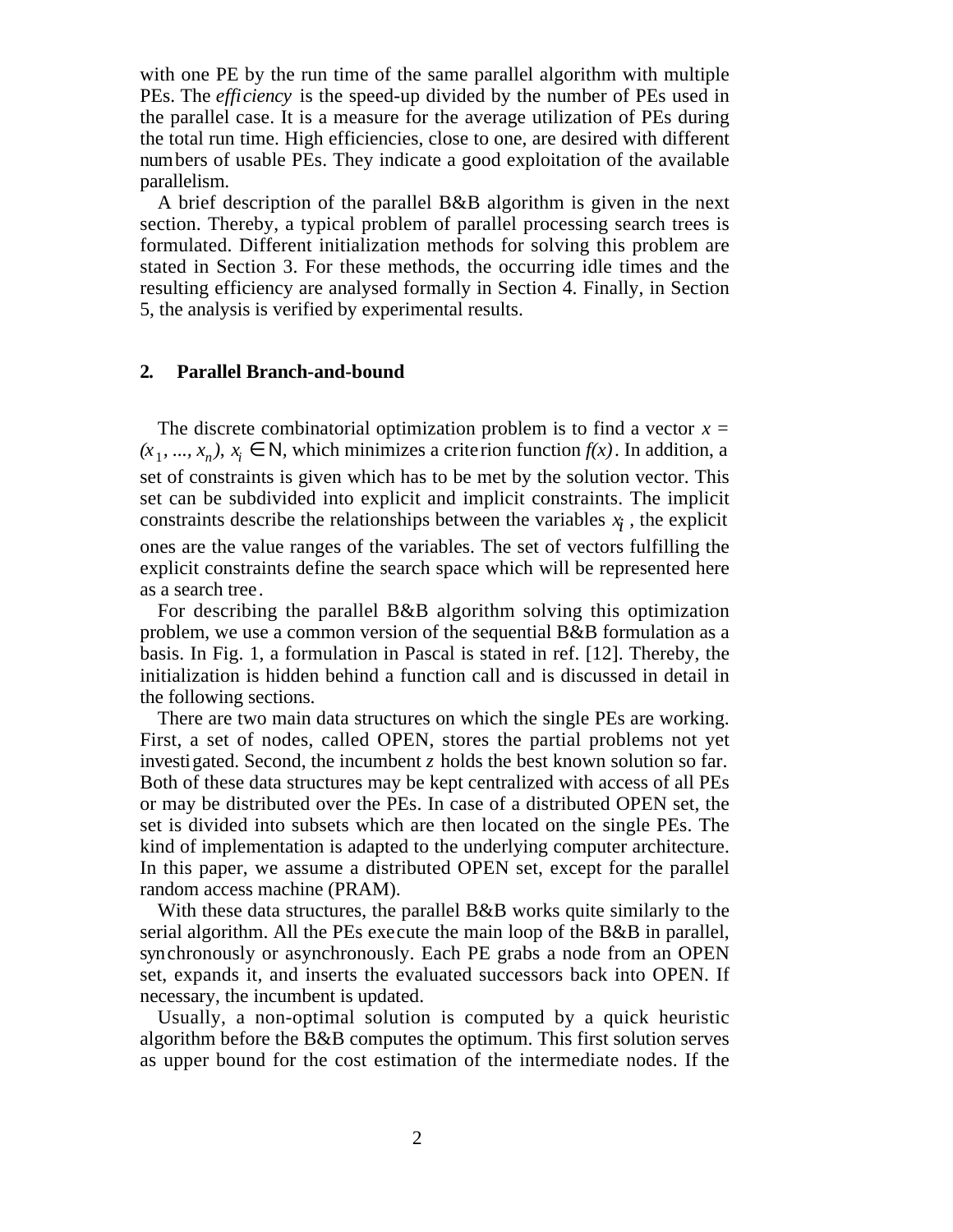```
procedure Branch and bound(root :node);
set OPEN; /* set for unsolved nodes */node x, y, \frac{y}{x}, \frac{y}{x}, y nodes of search tree
*/
     z; /* z incumbent* /
begin
     if solution(root) then z := root;
     else z := \emptyset; / * f(z) = \infty *Init_B&B(OPEN, root);
     while OPEN contains node x with g(x) < f(z) do
           x := select(OPEN); /* h(x) = min */
           for all successors y of x do begin
                 if solution(y) and f(y) < f(z) then
                       z := y;if not leaf(y) and g(y) < f(z) then
                       OPEN := OPEN + {y};
           end;
     end;
     if solution(z) then return(z);
     else return(failure);
end;
```
*Fig. 1: B&B algorithm in Pascal notation.*

lower bound of a generated successor is evaluated to be worse than the costs of the heuristic solution, then this successor may be pruned.

In contrast to the serial algorithm, three different phases of processing can be identified in the parallel B&B. These are the start-up phase, the working phase, and the shut-down phase. In the *start-up phase*, the B&B starts with the root node exploring the search tree. Down to a certain depth of the search tree, there are fewer nodes than PEs. Therefore, some of the PEs are idle waiting to receive a node. In the *working phase*, OPEN stores many nodes and all processors are supplied with work. In the *shut-down phase*, some PEs are idle again because only few branches of the search tree are left to be investigated and therefore, compared with the number of PEs, nodes are lacking.

One problem arising in parallel B&B algorithms is typical for parallel processing search trees, especially when they are built up during processing. If we assume that a synchronous parallelization at node level, not all PEs can be used from the very beginning. The search tree has to be explored node by node, and the amount of work which has to be done increases with each iteration. Starting with one initial node (the root node of the search tree), in the next iteration the number of nodes to be considered is multiplied by the branching factor *b* of the tree. The number of nodes of the search tree, and therefore, the number of active PEs can increase at most by  $\mathcal{B}^l$ , where *d* is the current depth. The efficiency of the total algorithm is reduced, since not all PEs are used from the beginning.

The reduction of the efficiency by this kind of initialization is a probleminherent feature. Furthermore, it cannot be compensated for, though full PE utilization is reached after several iterations. This problem even occurs with an idealized parallel computer: the PRAM. With real parallel computers,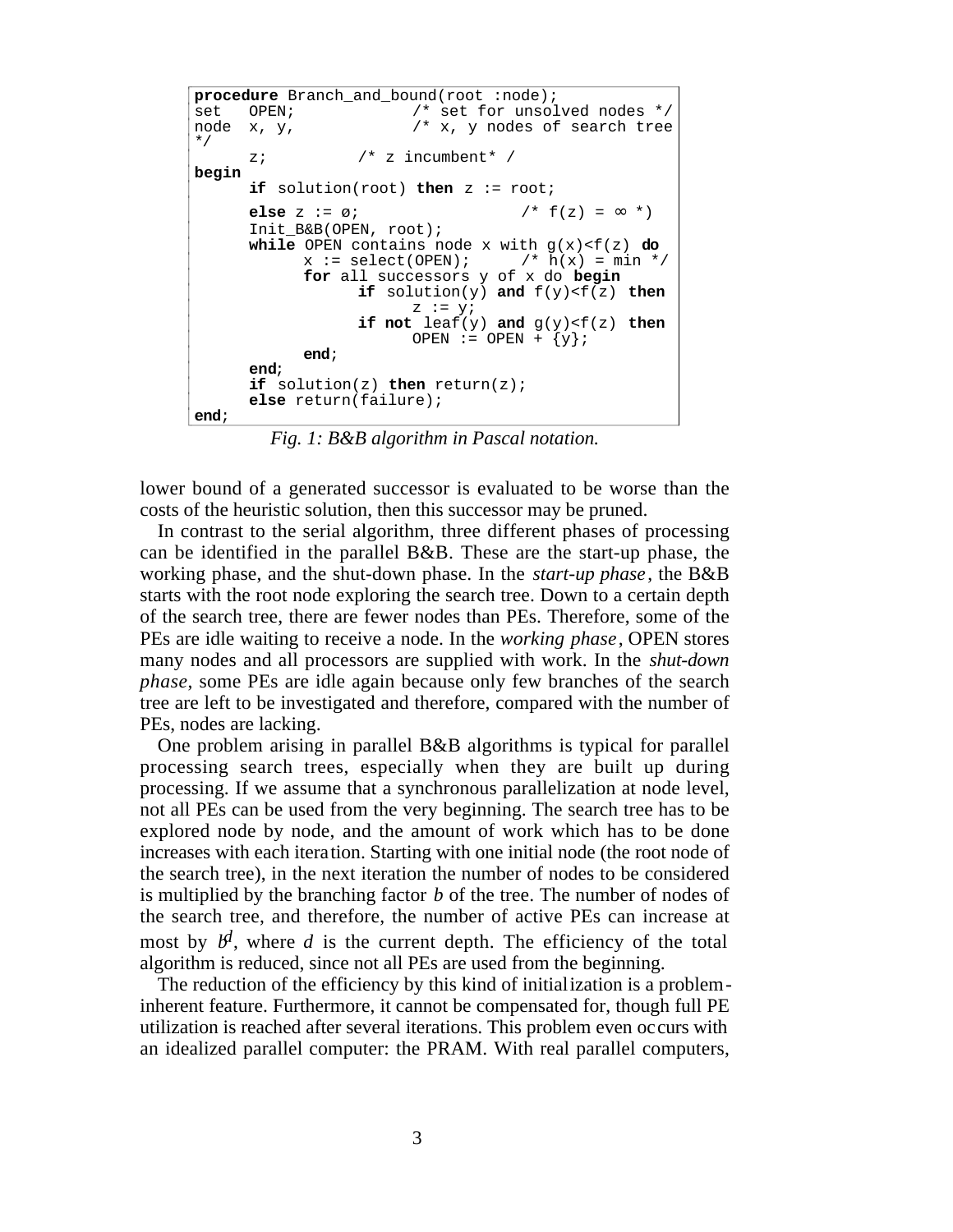the problem is worse due to the communication necessary to distribute the generated nodes equally over the PEs. At least for these three reasons, the problem of Initialization is worth being investigated.

# **3. Initialization Methods**

In this section, four different variants for the initialization of the parallel B&B algorithm are described and analysed. Generally, B&B initialization covers the task of static load balancing. The aim is to provide each PE with a certain amount of work. Ideally, the total (future) work to be done is distributed equally over the PEs. Otherwise, additional effort for dynamic load balancing slows the algorithm down. But in tree search, the future work is hardly to predict without any domain knowledge. Therefore, about one node is provided for each PE (static load sharing).

## *3.1. Root Initialization*

Root initialization is the most common approach when parallel B&B is described. This may be due to the fact that (1) the initialization is not the main topic of the description, (2) a computational model was used which ignores the communication between the PEs (e.g., PRAM), (3) or the initialization has directly been taken over from the serial implementation of B&B.

When applying Root Initialization, the root of the B&B-tree is inserted in one of the local OPEN-subsets. On each PE, the main loop of the B&B is running. Thus, the PE with the root node inserted grabs this node and expands it. The successors of the root node are then distributed according the load balancing scheme applied in the algorithm. The other PE receiving a node proceeds in the same way. After a while, the total OPEN set provides at least one node for eachPE and the whole B&B goes from the start-up phase into the working phase.

It is assumed that the B&B is working on a search tree with a constant branching factor. Thus, all PEs can receive at least one tree node after a certain amount of time. This amount depends on the number of used PEs in a logarithmic way. Processing a search tree with a branching factor *b* using  $p$  PEs, all PEs can receive one node in at least  $log_b p$  iterations. Additionally, the concrete term depends on the use load balancing mechanism.

This initialization has the advantage, that the load balancing method of the main algorithm is used in the start-up phase, too. Thus, the Root Initialization is very simple to implement and no additional code is necessary. On the other hand, a relatively cost-intensive distribution of the successor nodes is used. Each distribution is combined with a necessary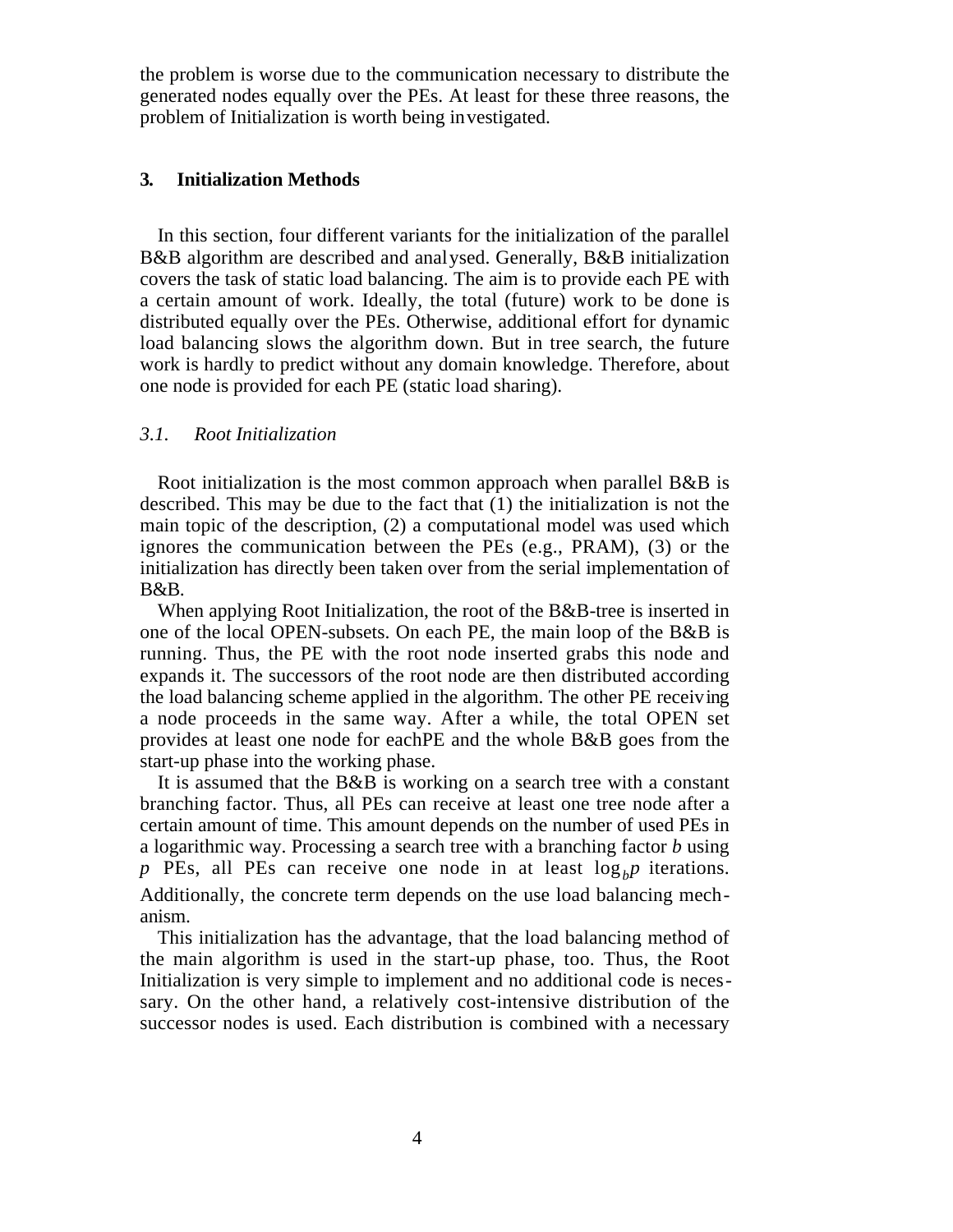communication overhead. Furthermore, many of the PEs are idle and waiting to receive a node.

## *3.2. Enumerative Initialization*

The second initialization method is very similar to the previous one. It is used by the algorithms in refs. [16, 10]. The main difference is the broadcast of the root node to every PE at the beginning of the initialization. Thereafter, each PE has the same node in its OPEN-subset. This root node is expanded by each PE according to the main loop of the sequential algorithm. Altogether, the *p* PEs proceed until at least *p* nodes rest in the OPEN-subset of each PE. Then the *i*-th PE keeps the *i*-th node of the set and deletes the rest. With this node, the PE continues in the local B&B algorithm and the total B&B process changes from the start-up phase into the working phase. In summary, the nodes necessary for initialization of each PE are quasi enumerated by all the PEs.

Additionally, there is a strategy necessary to preserve the correctness of the algorithm. This problem occurs if more nodes than PEs available are generated in the last step of the start-up phase. In this case, the above initialization would discard the unprocessed nodes which could possibly lead to the only optimal solution. An admissible method works in a round robin fashion and distributes the unprocessed nodes over the PEs according to their identifier.

With Enumerative Initialization, the number of iterations in the start-up phase is similar to the Root Initialization. For generating at least *p* nodes, about  $\log_b p$  steps are necessary if a constant branching factor *b* is assumed.

Although no improvement could be achieved in the number of iterations, the Enumerative Initialization has advantages. If the search tree is expanded by all PEs in the start-up phase, every PE computes its "local root" node without any further communication. All the PEs are working from the very beginning and are not waiting to receive a node. On the other hand, there is redundant work because many PEs are processing the same nodes and doing identical evaluation.

### *3.3. Selective Initialization*

The Selective Initialization is a circular method first introduced by ref. [2] and used by ref. [7] later on. It prevents the disadvantages of the Enumeration Initialization by a local node selection strategy of the single PEs.

This method starts, analogously to the Enumerative Initialization, with broadcasting the root node over all the PEs. But instead of generating the whole search tree down to a certain depth, each PE generates only one single path. The paths of the PEs are distinct and they lead to the proper node for initializing the PE. To generate this path, each PE cycles in an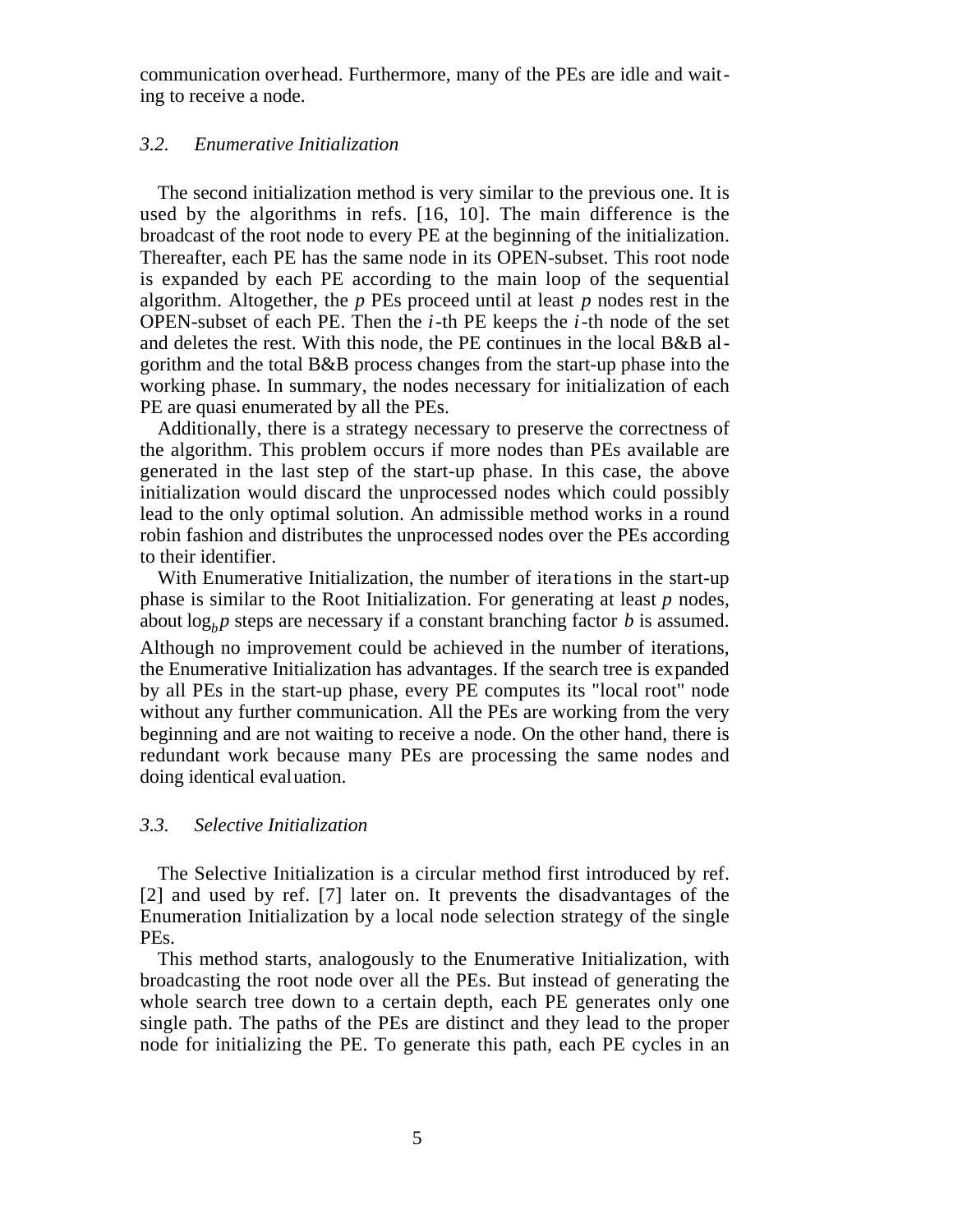expansion-selection loop for a certain time. Thereby, the active node (the root node at the beginning) is expanded and its successors generated. Instead of storing all the successors in the OPEN-subset, only one node of the successors is investigated in the sequel.

The selection of this node is done by a circular method, see ref. [2]. Thereby, every PE which participates at the B&B algorithm has a unique identification number *pu\_id*. The number of current PEs taking the same path up to now is indicated by *ncp*. Assume that *size* indicates the number of successor nodes which have been generated, then the PE *pu\_id* chooses the node denoted by *g* with

$$
g = ((pu\_id - 1) \text{MOD size}) + 1 \tag{1}
$$

In the next iteration, the variables are updated by the following equations  $1$ :

$$
delta = \begin{cases} 1, & g \leq ncp \text{MOD size} \\ 0, & \text{otherwise} \end{cases}
$$
 (2)

$$
pu\_id = \lceil pu\_id / size \rceil
$$
 (3)

$$
ncp = \lfloor ncp / size \rfloor + delta \tag{4}
$$

The loop ends, when *size* becomes greater or equal to *ncp*. Then each PE takes a number of successor equal to  $\left[\text{size} / \text{ncp}\right]$ . The last PE takes the rest of the nodes.

Compared with Root Initialization, this method has the same advantage as the preceding one: only little communication. Additionally, the PEs are doing less redundant work. Only the first part of the path of one PE is identical with some other PE. In every iteration, the PEs of one path are partitioned into the branches of the path. For this reason, the overall efficiency of this initialization is greater than the previous methods.

On the other hand, the selection of nodes is not as good as with the previous methods. In contrast to the serial B&B, this initialization generates the nodes more or less independently of each other. The lower bound of the nodes are not sorted or compared. To summarize, the PEs are not initialized with the *p* best nodes.

In the circular method, nothing is said about the case when *size* equals zero. This happens if no successor of a node can be generated or all successors are pruned by the upper bound. Furthermore, no load balancing is applied in the start-up phase. Thus, the PEs with no successor will become idle until they enter the working phase. Altogether, this method has slightly more idle times as the previous two.

<sup>&</sup>lt;sup>1</sup>The calculation of *delta* is a corrected version of the formula in [2]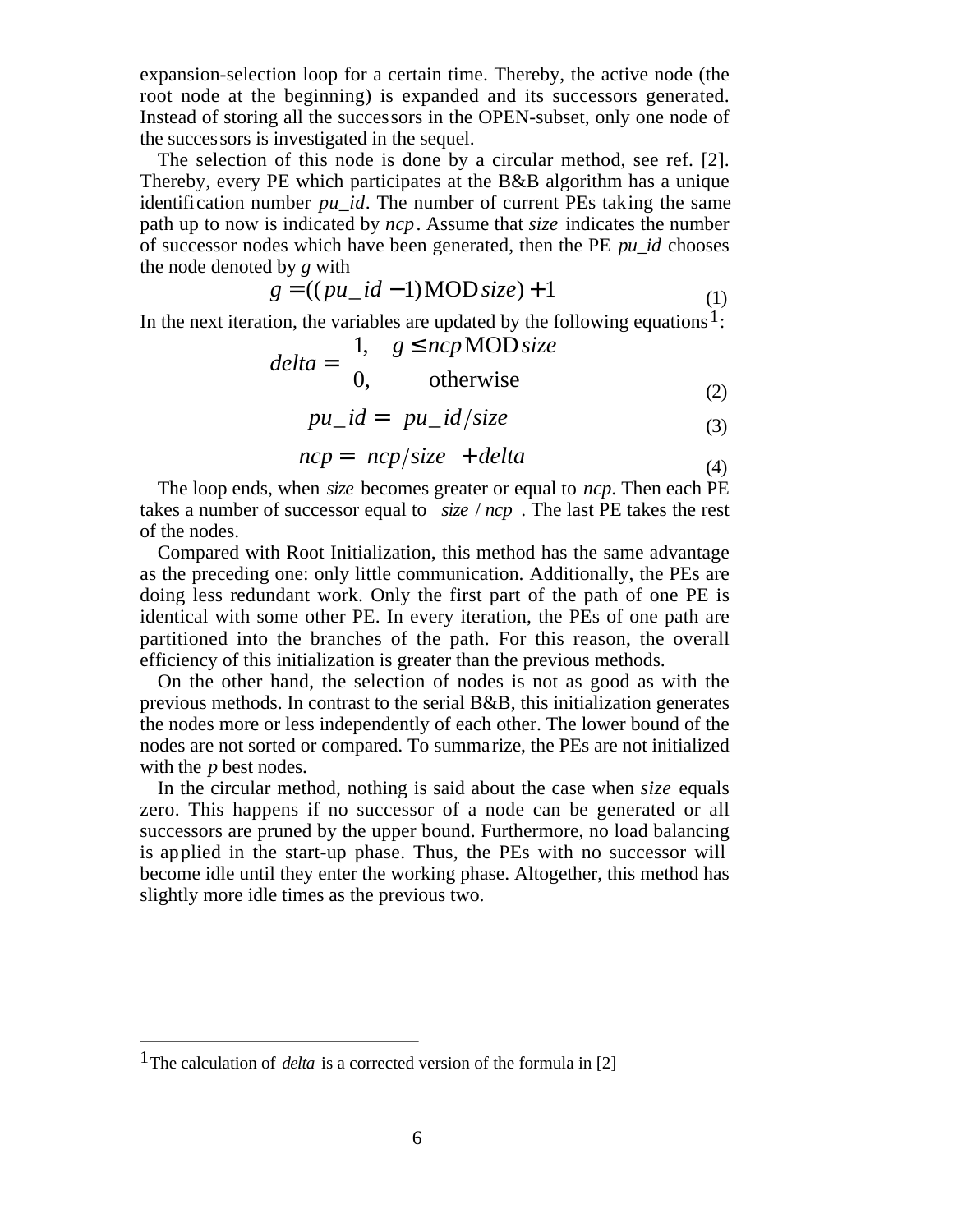The last initialization method described here is the Direct Initialization. It is used for the Vertex-cover problem in ref. [17], and a serial version without exploiting the parallelism is mentioned in ref. [1].

The main strategy is not to built up the search tree explicitly in the startup phase. Instead, each PE directly computes its local (root) node for initialization similarly to the circular method of Selective Initialization. Because every PE should be served with a distinct node, all the nodes for initialization are taken from a certain depth of the search tree. This depth is determined such , that the amount of nodes in this depth is greater than the number of PEs. Thus, every PE is supplied with at least one node. If there are more nodes than PEs available, then some PEs take multiple nodes at once to ensure the correctness of the algorithm. After initialization, every PE continues with the standard parallel B&B algorithm using its node as a (local) root. In summary, the parallel B&B algorithm starts its usual search in a certain depth of the search tree instead from the root node.

This strategy is only applicable if the structure of the search tree is known in advance. Then, a function for node generation can be set up. It computes the *i*-th node in a certain depth  $d_0$  with  $d_0 = |\log_b p|$ .

This approach for initialization includes most of the advantages of the previous two methods, i.e., little communication and no idle times. Additionally, the PEs are not doing any redundant work and, therefore, the efficiency is maximal. On the other hand, possible bad branches of the search tree are not pruned by the upper bound, because no lower bound of the nodes is computed during initialization. The pruning is possible at the end of the start-up phase and will lead to PEs without work. The second disadvantage is the same as in Selective Initialization: the selected nodes are not the *p* best ones.

## *3.5. Comparison*

In this section, the different initialization methods are compared with reference to several criteria (see Table 1). The criteria are selected according to their influence on the quality of the single method. A short description of each criterion follows:

- The first criterion indicates the amount of necessary *communication* between the PEs during the start-up phase.
- Only if the PEs are working on distinct nodes is the potential parallelism exploited. Therefore, the *redundancy* of work is an important criteria. It is measured in the number of multiple processed nodes.
- The *idle times* of the PEs act as an indicator for decreasing efficiency. In our model, they occur if a PE is waiting for work, i.e., receiving a node from another PE.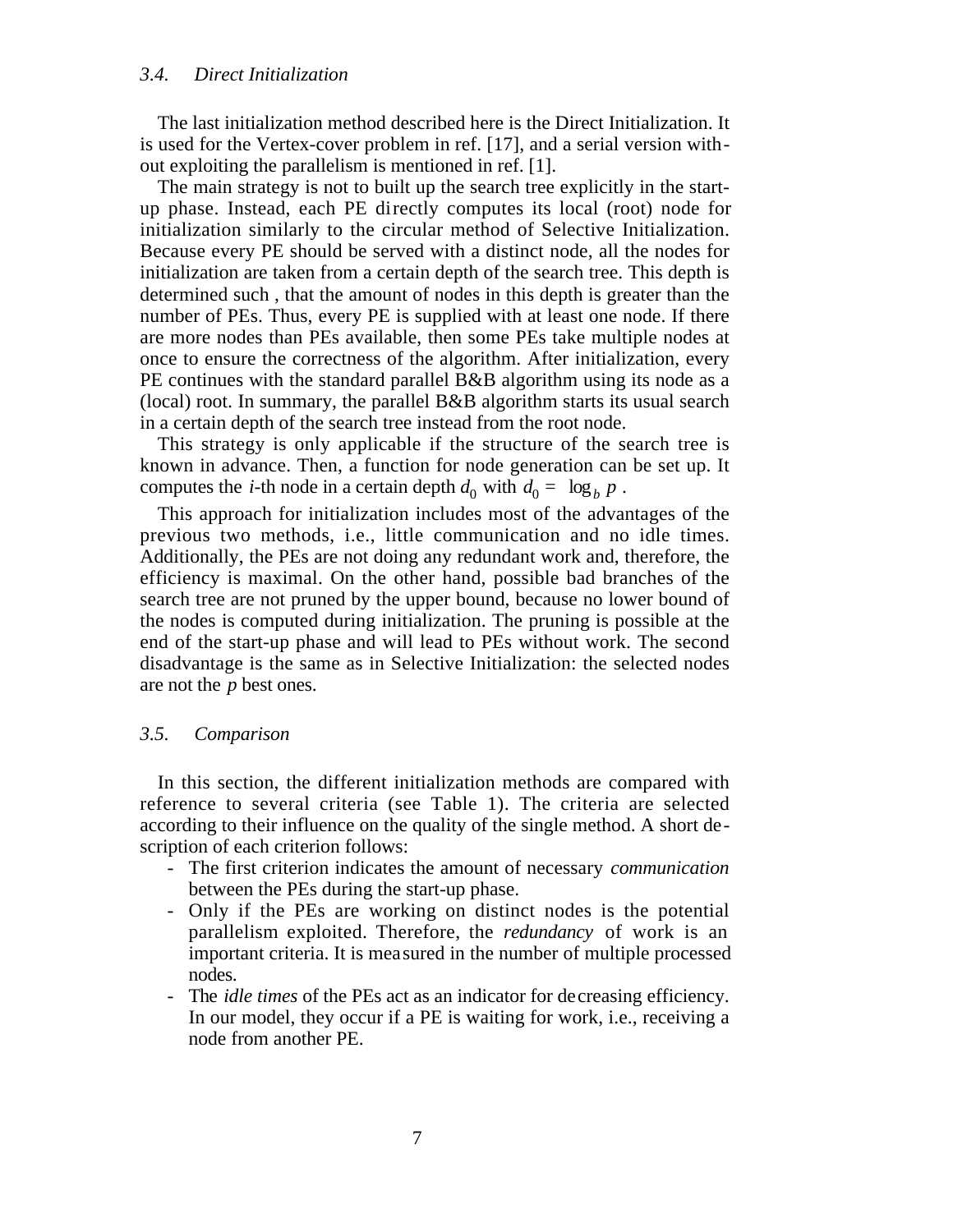- An initialization method is called *general* if it is applicable to all discrete optimization problems, which could be solved by the B&B algorithm. As the table shows, not all initialization methods have this property.
- The *variable branching* criterion indicates whether the method is able to handle search trees with non-constant branching factors or whether some branches may be pruned by their poor cost estimation.
- The last criterion specifies whether the nodes have been selected in a *best-first* fashion at the end of the start-up phase.

In Table 1, three marks  $(+, +/-, -)$  state how good (good, fair, poor) a criterion fits to one initialization method relative to other methods. To enable a homogeneous evaluation, the first three criteria have to be used in their reverse forms. For example, comparing the redundancy, the Root and Direct Init. evaluate as good, the Selective Init. as fair, and the Enumerative Init. as poor concerning the avoidance of redundancy.

|                | Root<br>Init. | Enumer-<br>ative Init. | Selective<br>Init. | Direct Init. |
|----------------|---------------|------------------------|--------------------|--------------|
| no comm.       |               |                        | ┿                  |              |
| no redundancy  | ┿             |                        | $-/+$              |              |
| no idle-times  |               |                        | $-/+$              |              |
| generality     |               |                        | +                  |              |
| var. branching |               |                        |                    |              |
| best-first     |               |                        |                    |              |
| references     | others        | [16, 10]               | [2, 7]             | [17, 1]      |
|                |               |                        |                    |              |

*Table 1: Comparison of the four B&B initialization methods*

## **4. Analysis**

When investigating the different initialization methods, the resulting efficiency of the overall algorithm is of high interest. Most of the criteria of Section 3.5 more or less influence the efficiency. In this section, we analyse a criterion which is more basic than the others. When regarding the idealised parallel computational model (PRAM), only the idle times of the PEs are relevant. The other criteria vanish because of the special PRAM structure (see below). Regarding real parallel machines, all the problems of the PRAM are included, too, plus several additional ones. Thus, the idle times form a machine-independent and method-inherent feature of the B&B initializations.

For the analysis, we assume a Parallel Random Access Machine with concurrent read and write operations (CRCW-PRAM) as a model. Each PE has access to the global memory in constant time. Thus, there is no need to regard the communication because it can be done through the global memory. In addition, no redundancy of best-first problems have to be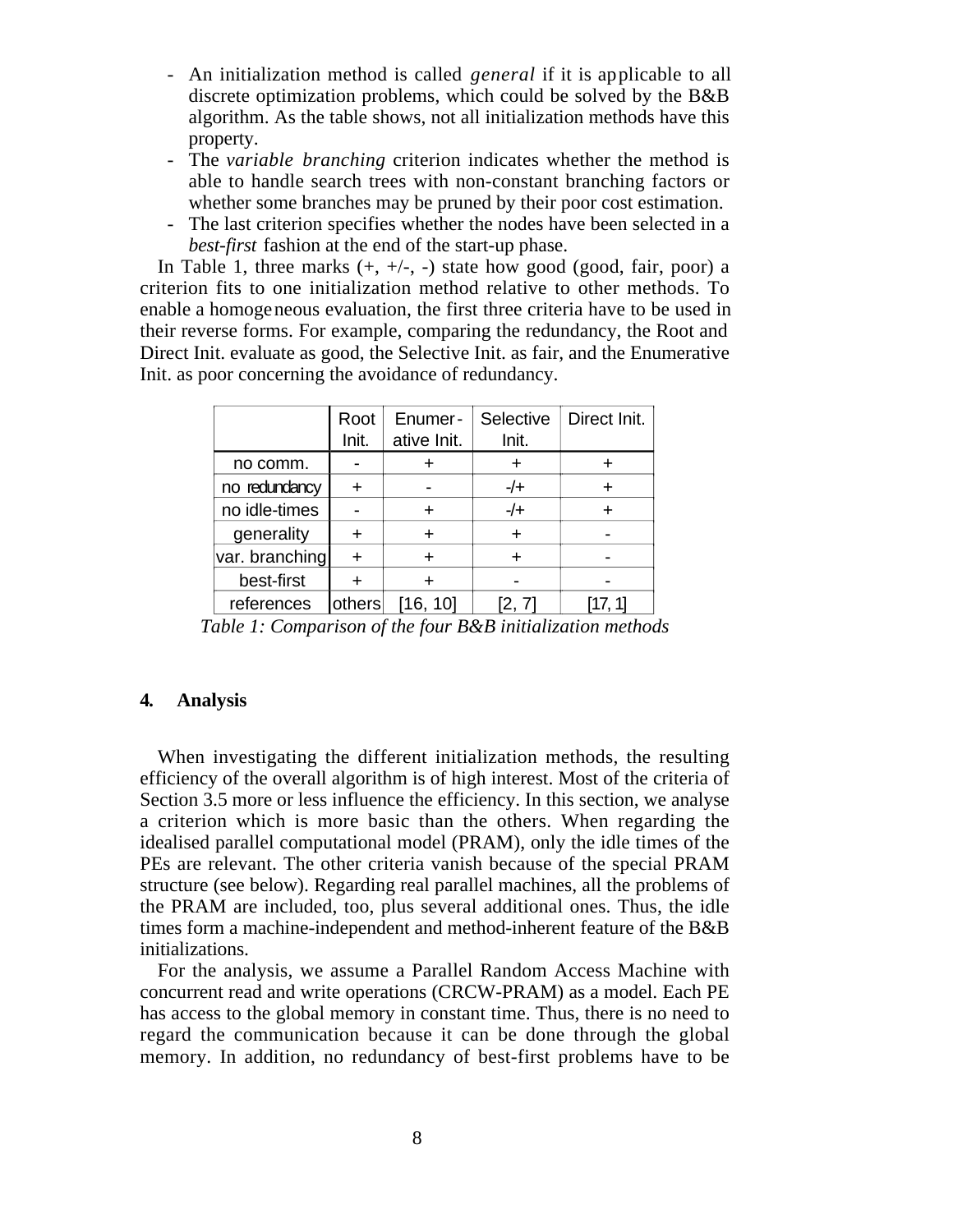considered because the PEs always receive the *p* best unique nodes from the memory.

In the PRAM, OPEN is kept in the global shared memory. Therefore, the first three initialization methods reduce to one method. It is the development of the search tree beginning from the root. The root is inserted in the global OPEN set as initialization. Then the nodes in OPEN are successively expanded and the search tree is built up. This procedure is the same for the first three initialization methods. On the other hand, the fourth initialization method directly generates the appropriate nodes in a certain depth of the tree. Thus the start-up phase is shortened.

### *4.1. Idle Times*

With special consideration of the three phases of the B&B, we will take a closer look into the start-up phase in the following paragraphs. In this phase, the first three initialization methods build up the search tree successively. Each PE grabs a node from OPEN and expands it. With a constant branching factor of  $b$ , the algorithm can expand at most  $b^d$  nodes in depth *d*. By definition, the start-up phase ends when there is at least one node for each PE. This is the case in the depth  $d_0$ , with

$$
d_0 = |\log_b p| \tag{5}
$$

From the very beginning of the algorithm, all of the *p* PEs are available and in every iteration all nodes in OPEN can be expanded. Thus, the start-up phase takes  $d_0 + 1$  iterations, beginning the first iteration in depth zero.

In every single iteration, *p* nodes could potentially be expanded. So, the amount of expanded nodes cab be as high as  $p(d_0 + 1)$ . But not all PEs can do a reasonable amount of work during the start-up phase. Some of the PEs are working and the rest are idle waiting to receive work. Let  $a_i$  and  $b_i$ denote the number of idle and working PEs in iteration *i*, respectively. Additionally, we define the sums over all iterations (depth zero up to  $d_0$ ) of the start-up phase by

$$
A = \sum_{d=0}^{d_0} a_d \, \text{and} \, B = \sum_{d=0}^{d_0} b_d \tag{6}
$$

Clearly, adding these sums of working and idle PEs over the total start-up phase will give the total amount of potential expandable nodes in this phase:

$$
A + B = p\big(d_0 + 1\big) \tag{7}
$$

The number of working PEs is determined by the number of expandable nodes per each iteration. Assuming that the iteration corresponds with depth  $d+1$  in the search tree, which holds in the start-up phase, then  $b_i$  can be calculated by  $\min(p, b^{+1})$ . Thus, the sum of working times *B* is

$$
B = \sum_{i=1}^{d_0+1} \min(p, b^{i-1}).
$$
 (8)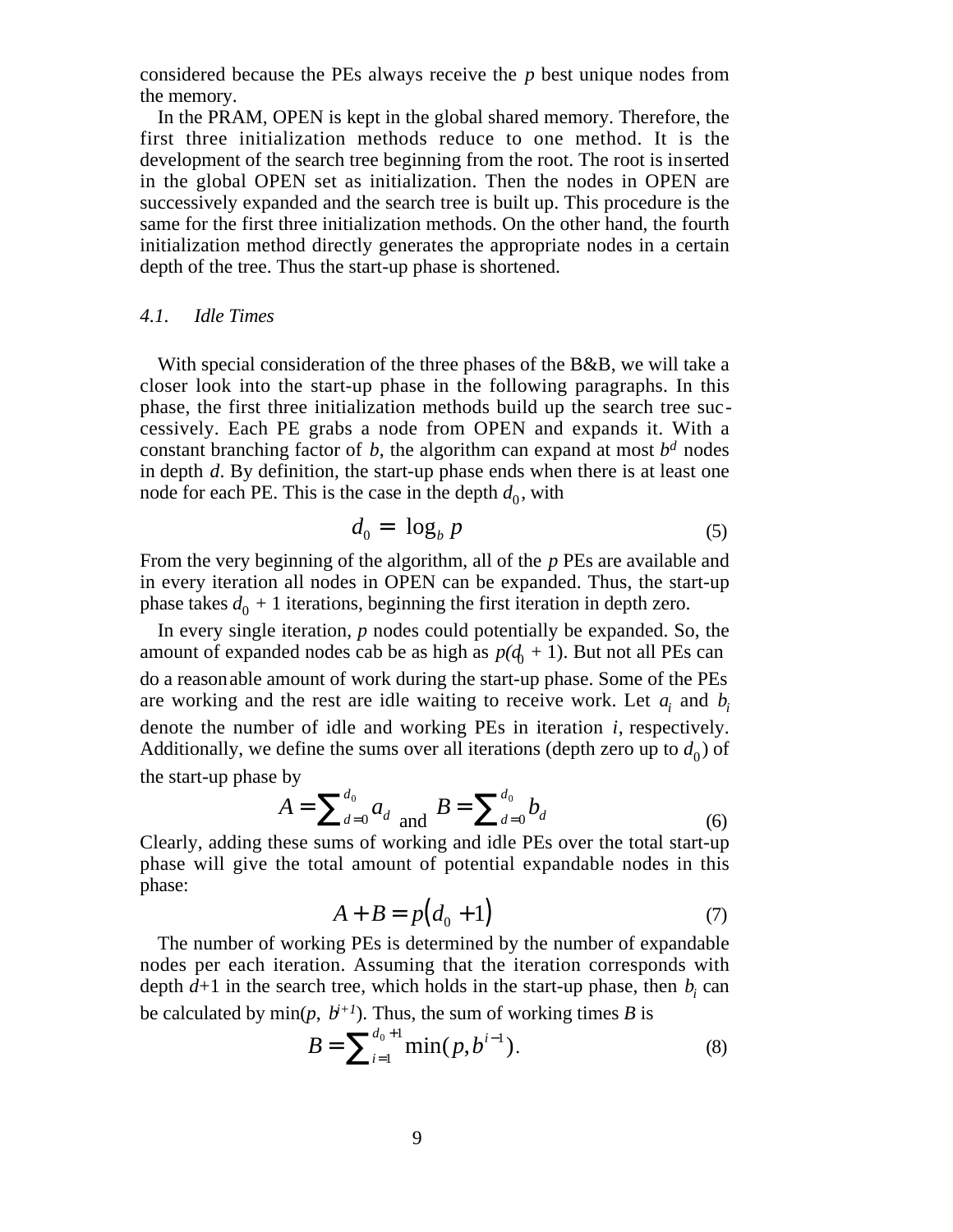

*Fig. 2: Different quantities of PE times in parallel B&B algorithm are indicated by following areas:* A*: idle times,* B: *working times in start-up phase,* C*: working times in working phase.*

Accordingly, the sum *A* can be calculated by

$$
A = p(d_0 + 1) - \sum_{i=0}^{d_0} \min(p, b^i)
$$
 (9)

By choosing the number of PEs  $p$  with  $p = b^k$ , for some  $k > 0$ , this equation can be simplified. The minimum operator is superfluous and a closed form of the second term is given through the geometric sum. The branching factor *b* is greater than 1. Otherwise there will be only a pathological search tree. Additionally, we view *A* as a function depending only on the number of PEs *p*, and the branching factor *b*. With this, the sum of idle PEs over all start-up iterations is

$$
A(p,b) = p(1 + \log_b p) - \frac{pb - 1}{b - 1}
$$
 (10)

In Fig. 2, all the above-mentioned quantities are shown. The maximum number of expandable nodes of the search tree and the number of working PEs are plotted against the iteration. The total amount of idle and working PE times are indicated by *A* and *B*, respectively. The area *C* denotes the ideal working phase of the B&B, where about *p* nodes are expanded in each iteration.

#### *4.2. Efficiency*

With the quantification of idle times caused by the initialization, it is easy to estimate the efficiency of the overall algorithm. Therefore, it is assumed that the complete (balanced) search tree has to be explored for solving the problem, which is certainly unfavourable. With  $d_{max}$  indicating the tree depth, the total number of nodes to be investigated is calculated by *b dmax* .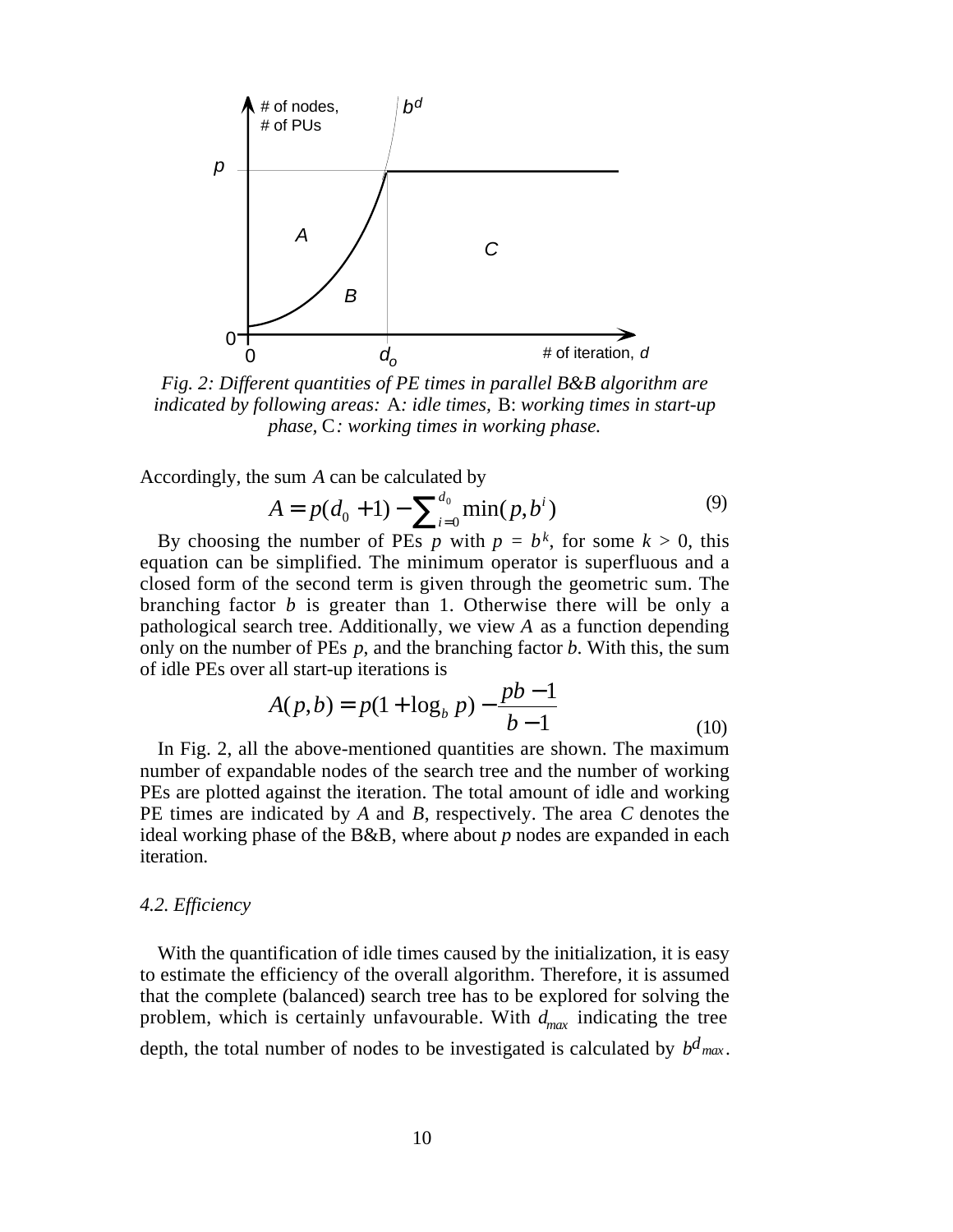

*Fig. 3: Efficiency of the overall B&B algorithm when one of the first three initialization methods is used.*

This corresponds to the iteration number of the serial algorithm. With the parallel B&B, the amount of idle times has to be added. Thus, the number of iterations *I* is

$$
I(p) = \left\lceil \frac{b^{d_{max}} + A(p, b)}{p} \right\rceil
$$
\n(11)

Thereby, the term *A* is chosen according to the last section. The speed-up *S* is calculated by  $S(p) = I(1) / I(p)$  and the efficiency by  $E(p) = S(p) / p$ . Thus, the overall efficiency *E* of the algorithm is

$$
E(p) = \frac{b^{d_{max}}}{p} \left[ \frac{p}{A(p,b) + b^{d_{max}}} \right]
$$
 (12)

Notice that the length of the start-up phase depends on the branching factor  $b$  and on the number of processors  $p$ . In Fig. 3, the efficiency is plotted against the number of processors *p* and the branching factor *b*. Thereby, the depth  $d_{max}$  of the search tree is 20. The efficiency increases when the branching factor becomes greater than a certain threshold depending on *p*.

In the previous analyses, the occurring idle times and the efficiency of the B&B start-up phase are formulated. Thereby, two facts can be observed. First, the idle times increase with the number of PEs, assuming that the problem instance chosen is complex enough. Second, by increasing the branching factor of the search tree, this idle times can be reduced. Therefore, if there is a choice between different enumeration schemes, the schema generating the broader tree is preferable. This holds only if one of the first three initialization methods is used.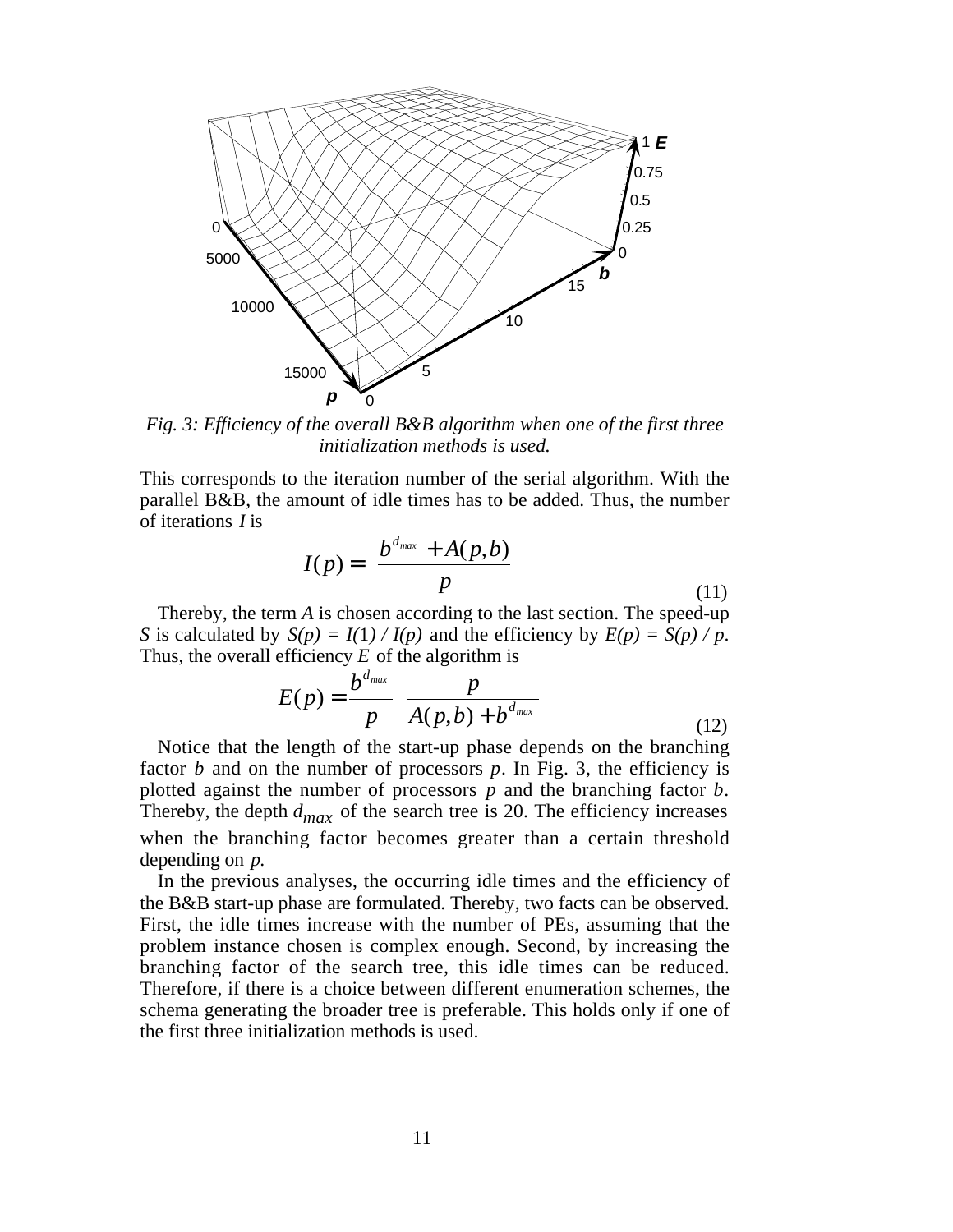

*Fig. 4: Comparison of different initialization methods in a PRAM simulation.* E*: efficiency,* p*: number of processors.*

Considering the Direct Initialization, the behaviour of the start-up and working phase cannot be analysed in that way. With this method, there is no start-up of this kind. Thus, there are no idle times in the start-up. But, because of the missing start-up phase, the following working phase is influenced. Thus, the overall behaviour of the different initialization methods will be compared by experiments outlined in the next section.

#### **5. Experimental Results**

We solve a typical scheduling problem, as an application domain of the parallel B&B. A fixed number *n* of elementary jobs with different processing times operate on *m* identical machines. Thereby, the single job is not preemptable and there are no precedence relations between the jobs. The optimization problem is to find the sequence of jobs on each machine which minimizes the total processing time (makespan) of the system.

The B&B algorithm uses partial (incomplete) schedules as intermediate nodes of the search tree. The branching factor *b* and the depth  $d_{max}$  of this tree are determined by the number *n* of machines and the number *m* of jobs, respectively. The search tree is built up by successively placing single jobs on all machines. Thereby, the next job is selected according the maximum processing time. The lower bound of each partial schedule is computed by its makespan plus the average processing time still needed. Very long jobs can lengthen the second term. The B&B selects the nodes from OPEN in a best-first fashion. Conflicts are solved by depth-first prioritization in the search tree: Deeper nodes and more left nodes are preferred.

The experiments were performed by a PRAM simulation, cf. Section 4. The problem solved consists of three machines ( $b = m = 3$ ) and twelve jobs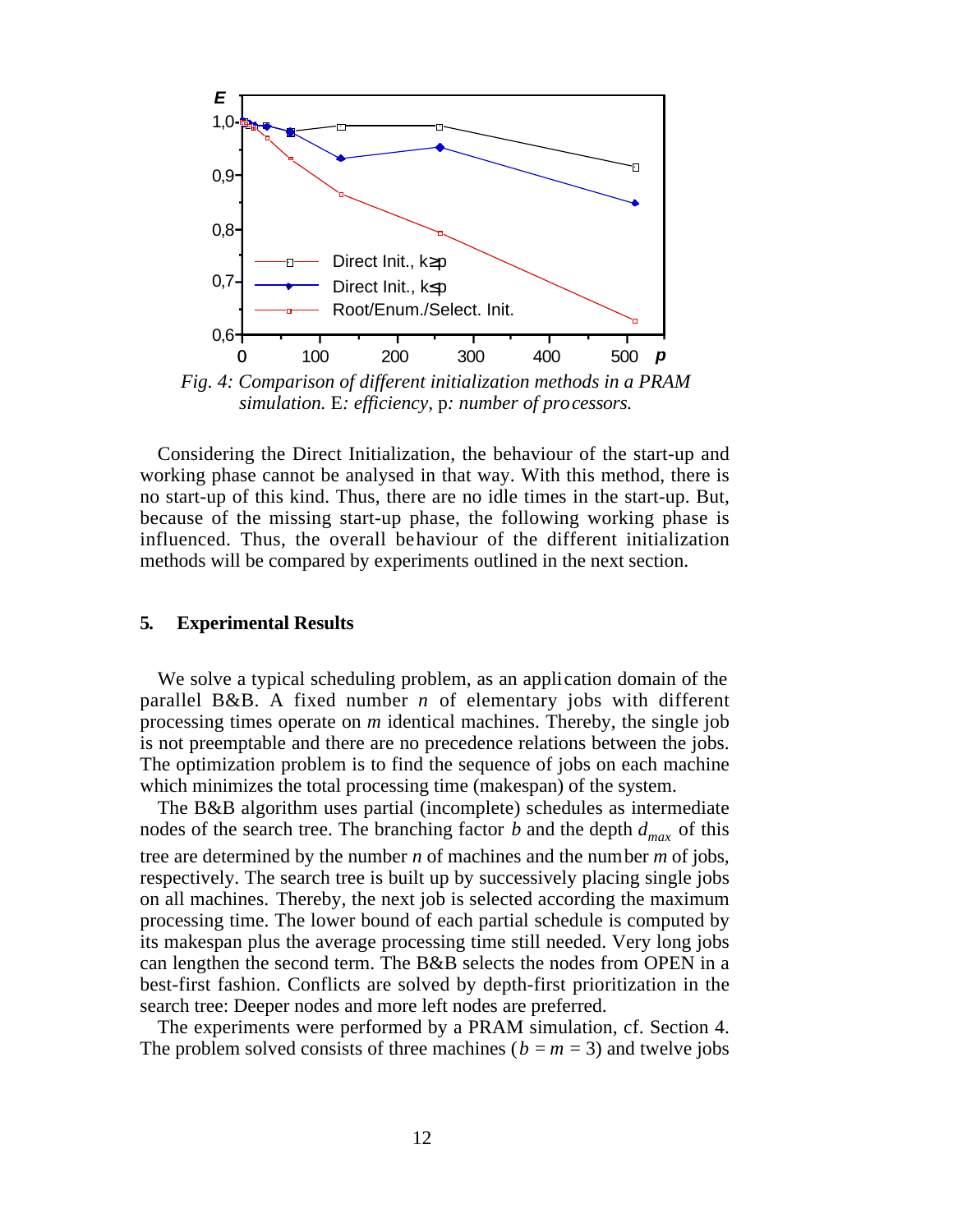$(d_{max} = n = 12)$  with different processing times  $(4, 4, 4, 5, 5, 5, 5, 6, 6, 6, 6, 6)$ 6). Thus, the search tree has a total size of about  $7.9*10<sup>5</sup>$  nodes. The implemented B&B expands in average by about 6.000 nodes. In Fig. 4, the two types of the presented initialization methods are compared by solving this problem. The efficiency of the Root Initialization and the Direct Initialization are plotted against increasing number of processors. The latter method is split up generating more  $(k \geq p)$  or less  $(k \leq p)$  initial nodes than PEs available.

The comparison of the three initialization methods supports the results of the analysis, given in Section 4. The values of the Root Initialization correspond to one section of the efficiency in the plot of Fig. 3. The efficiency of the Direct Initialization is better than the previous one throughout, though it decreases with increasing *p*, too. Comparing the different numbers *k* of expanded nodes in the first iteration, the method with more nodes than PEs  $(k > p)$  is preferable.

#### **6. Conclusion**

The results indicate that the differences of the single initialization methods are significant. The performance of the overall algorithm is influenced by the method chosen for the start-up phase. The efficiency of the first three methods (Root, Enumerative, and Selective Init.) depends on the branching factor of the search tree. An enumeration scheme generating a broad search tree is preferable.

 For the Direct Initialization, the PRAM analysis and simulation show that it has the best efficiency, assuming it is applicable. This holds, especially if more nodes than processors are generated in the first iteration. One drawback of the Direct Initialization is the lack of heuristic pruning. After initialization of a distributed OPEN set, due to pruning some PEs will become idle until the dynamic load balancing will provide them with nodes again. The fraction of pruned nodes depends on the application domain, thus, the final decision pro or contra Direct Initialization cannot be done in general.

#### **7. Acknowledgements**

This research work was founded by the Deutsche Forschungsgemeinschaft (DFG) with a stipend in the frame of the "Graduiertenkolleg". The work was performed at the Institute for Real-Time Computer Systems and Robotics, Prof. Dr.-Ing. U. Rembold and Prof. Dr.-Ing. R. Dillmann, University of Karlsruhe, D-76128 Karlsruhe, Germany.